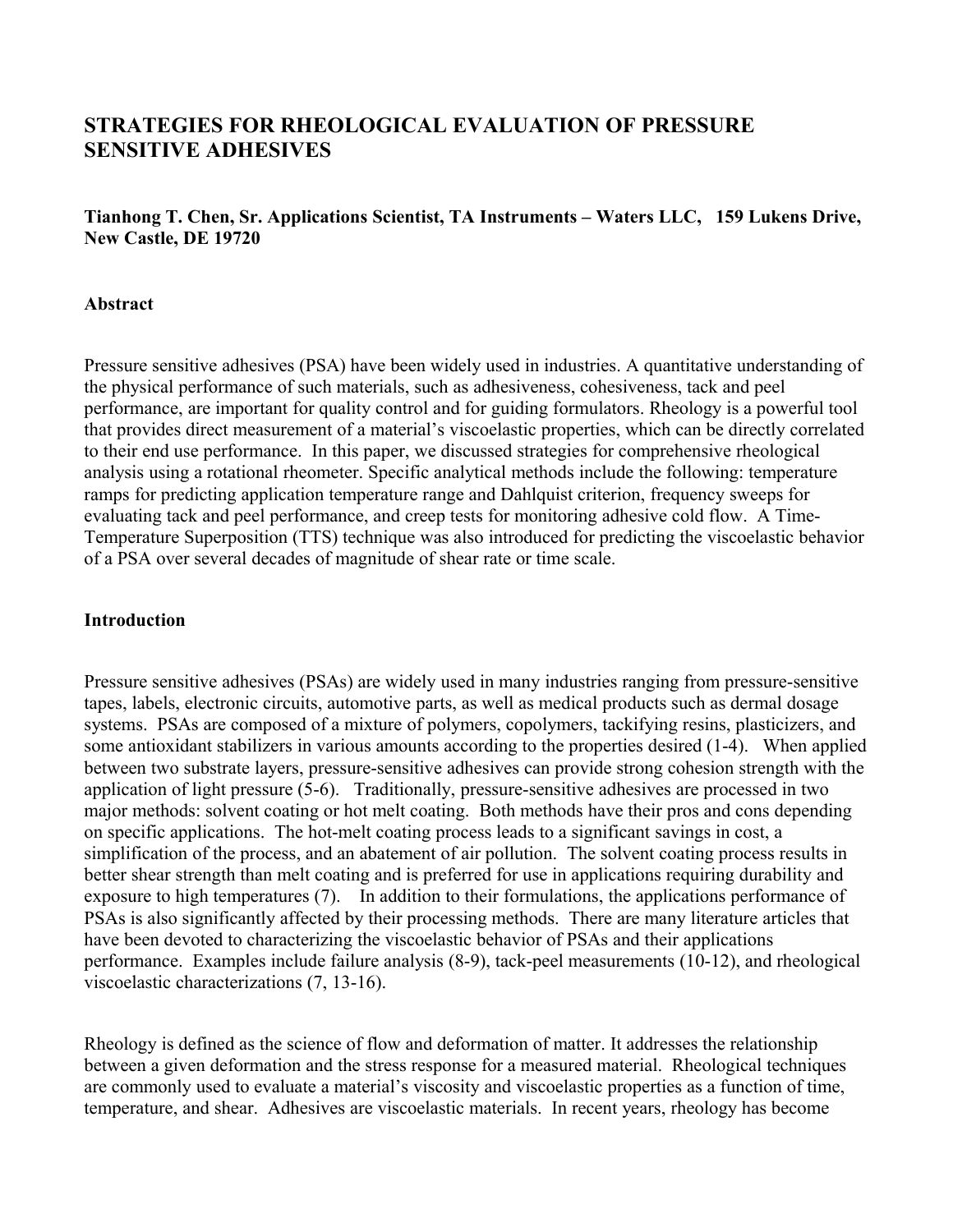more and more popular for evaluating the performance of PSAs and troubleshooting formulation problems. Initially, rheology was applied to measure the shear viscosity of PSA solutions and hot melts, since viscosity is critically important to the PSA coating process. In their applications conditions, PSAs are viscoelastic solids. Typical rheological analyses are conducted in oscillatory modes. A small sinusoidal amplitude (strain) is applied to the material within its linear viscoelastic region. The material's rheological response (stress) is measured. In addition, the phase angle (delta) between the input strain and output stress signals is also determined. From these raw signals, the viscoelastic parameters  $(G^*, G', G'$  and tan delta) can all be calculated. The elastic or storage shear modulus  $(G')$  is commonly used to describe or compare the cohesive strength and tan delta (i.e. the ratio of G"/G') can be used to describe the elasticity behavior of the adhesives.

Rheology is a powerful tool for evaluating the viscoelastic behavior of PSAs. For example, a dynamic temperature sweep test is commonly used to evaluate the applications temperature window. A dynamic frequency sweep over a wide range of frequency can be used to correlate with PSA tack and peel performance. A creep TTS analysis can help predict the cold flow behavior of adhesives. However, due to the complications of rheological techniques, any inappropriate experimental settings may lead to wrong results, which may result in misleading the formulation and process engineers. In this paper, we highlighted several technical tips on strategies for good rheological test methods. Specifically, we focused on the three most commonly used rheological tests: temperature ramps; axial tack testing, and time-temperature superposition (TTS). We will discuss the interpretation of the rheological data, techniques for identifying and minimizing experimental errors, and for pushing the experimental limits of rotational rheometers.

# **Experimental**

Two example pressure sensitive adhesive samples are used for this study. One is a non-crosslinked adhesive, which melts and flows under higher temperatures; the other is a slightly crosslinked adhesive, which does not melt. The goal of this work is to develop good test methodology that would correctly reflect the viscoelastic behavior of adhesive materials. A TA Instruments DHR-3 rotation rheometer with the environmental test chamber (ETC) is used for all tests. The measurement geometries are 8mm parallel plates. The adhesive sample was loaded at 100°C, at which it was in the molten state or at least soft and easy to trim. Then with the axial force being controlled at  $0 +/- 0.1$ N, the sample was cooled down to the starting measurement temperature. Cooling the sample without controlling the axial force could cause the sample to detach from the plate due to shrinkage. Dynamic strain sweeps were performed at different temperatures below and above the glass transition of the material. The temperature ramp experiment was programmed from -30°C to 100°C with a heating rate of 3°C/min. The test frequency was 6.28 rad/s. The oscillation strain was actively adjusted during the test using either non-iterative sampling or the auto-strain function to ensure being in the linear viscoelastic region and obtaining good torque signals. The axial force was controlled at  $0 +/- 0.1$ N. The tack testing was performed using 8mm parallel plate geometry at ambient temperature. The pull-off speed was at 0.1mm/s. The time-temperature superposition (TTS) test was programmed by setting up a series of frequency sweeps (0.1 to 100 rad/s) from -30°C up to 100°C with a 10°C interval per step. Again, both strain and axial force were actively adjusted with the same method described in the temperature ramp test. TTS analysis and data transformations were conducted using TA Instruments TRIOS software.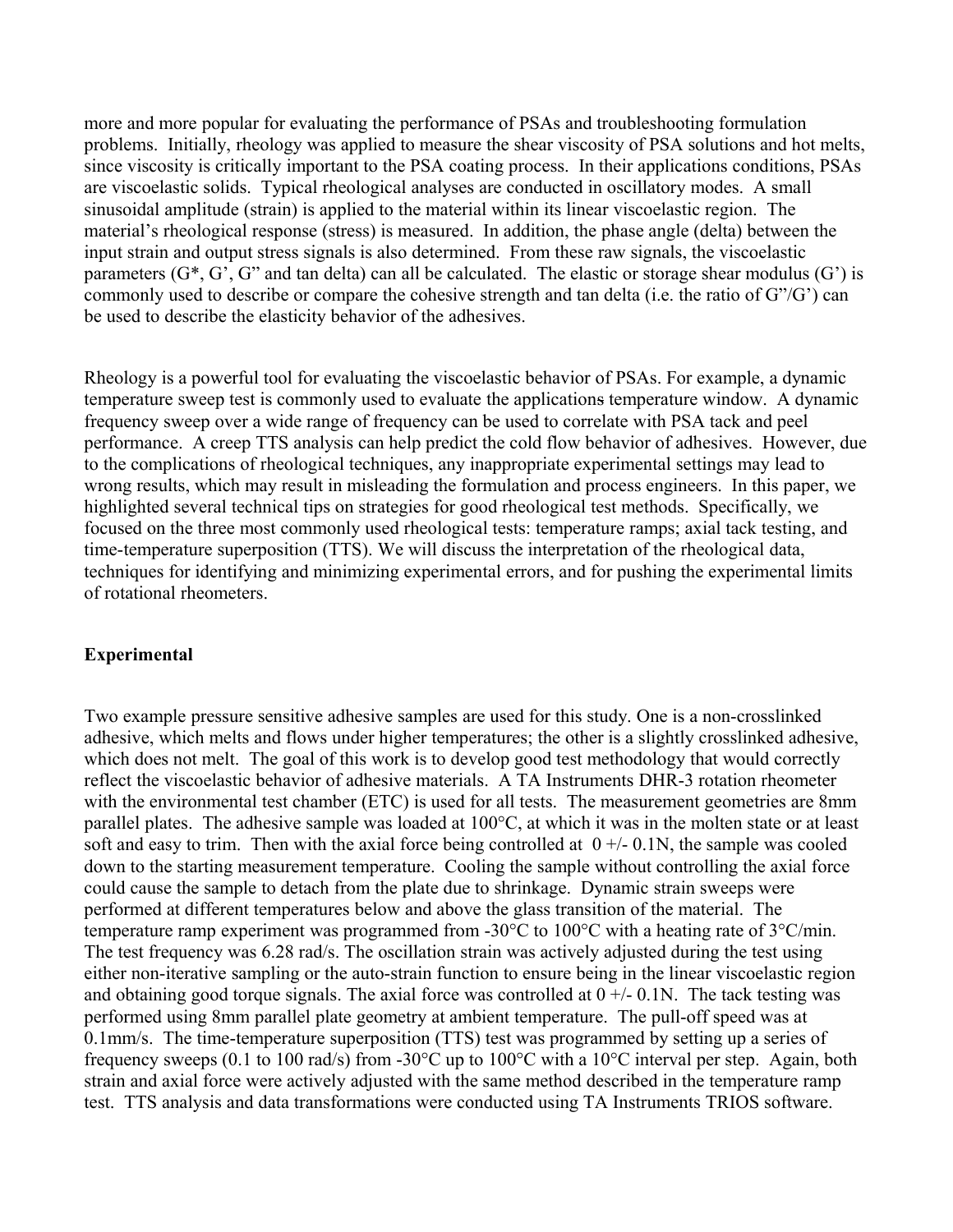

**Figure 1.** TA Instruments DHR-3 rheometer with ETC oven and parallel plate geometry

# **Results and Discussions**

# 1. **Tack and peel evaluations**

The most important parameters for evaluating the performance of PSAs are tack, peel and shear adhesion. A variety of performance tests have been developed to directly measure these properties (ASTM D2979, ASTM D3121, PSTC-6, PSTC-5, PSTC-101 etc.). One of the most commonly used methods for evaluating the tack performance is defined by ASTM D2979. This test can be conducted on a rotational rheometer using parallel plate geometry. One places the PSA sample between two parallel plates with a certain pressure for a short time, and then pulls off the plates with a speed of 0.1mm/s. The maximum force required to pull the plate away is defined as the sample's tackiness. In this type of test, breakings may occur in 3 different ways: (1) if the bond force at the interface is stronger than the cohesion strength of the adhesive, breakage will occur between adhesive layers; (2) if the cohesion strength is much stronger than the adhesion bond at the interface, then breakage will occur at the plate interface; (3) sometimes, there will be a mixed breakage of both cohesion and adhesion. Figure 2 shows the tack testing results of the non-crosslinked and crosslinked PSA samples. The crosslinked PSA shows significantly higher cohesion strength due to the introduction of a crosslinking network. Therefore, the failure occurred at the interface. The non-crosslinked PSA has weaker cohesion bond so failure was observed between the adhesive polymers. Since the adhesive strength is strongly dependent on the substrate that the adhesive is attached to, the tack and peel measurements must take the surface properties of the substrate into account.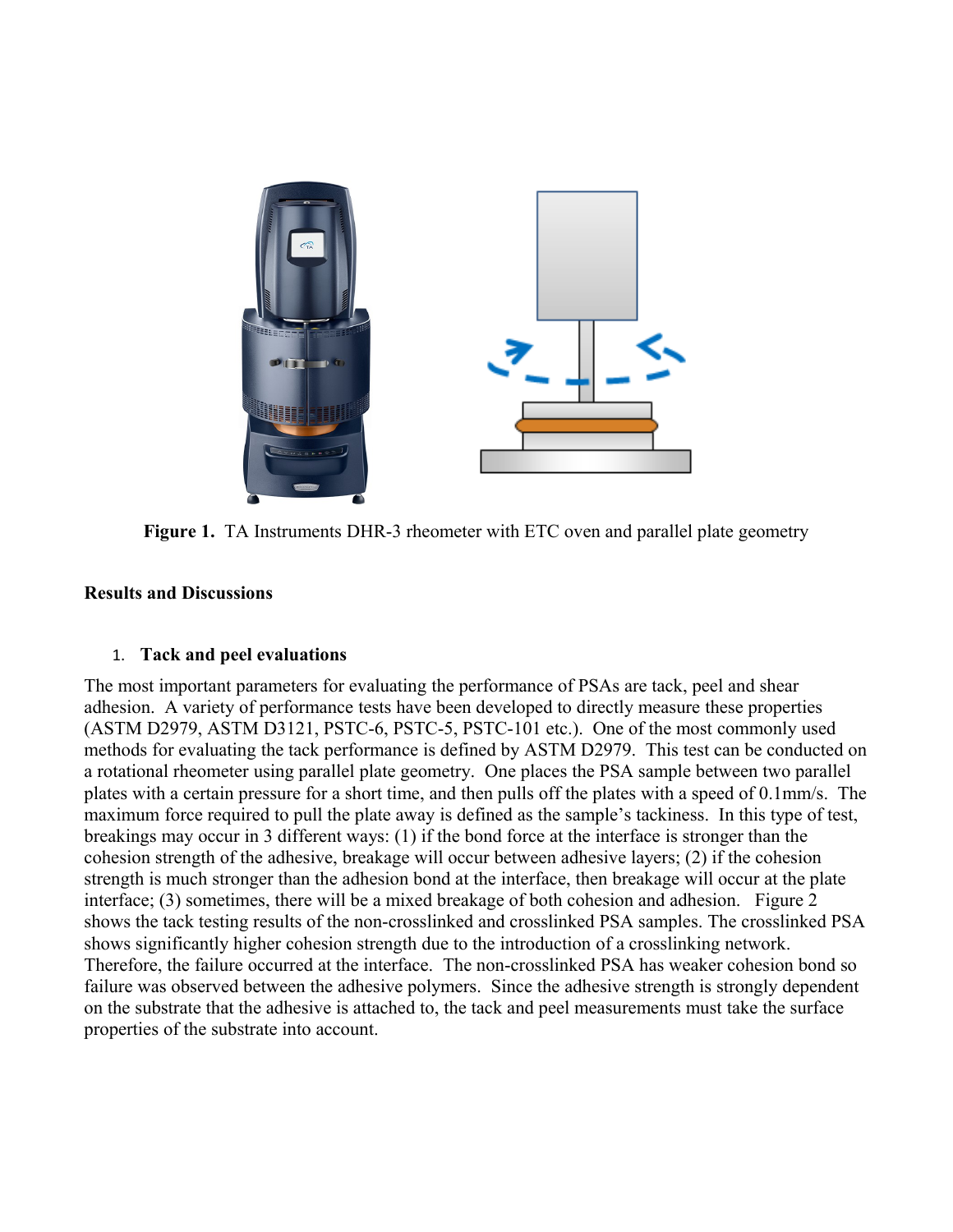Rheology is a powerful technique that measures the viscoelasticity of a material. The parameters that rheology measures, such as G', G" and tan delta are directly related to the cohesive strength of the adhesive. It provides important information on the mechanical properties of the adhesives themselves as a function of time, temperature and shear rate. In the following, we will discuss how to extract useful information out of a rheological a dynamic temperature ramp, dynamic frequency sweep and TTS analysis.



**Figure 2.** Tack testing results on non-crosslinked and crosslinked PSAs.

# 2. **Dynamic temperature ramp analysis**

Figure 3 shows the dynamic temperature ramp results on the linear non-crosslinked PSA. This temperature ramp test conveys information regarding the rheological performance of the adhesive over a broad temperature range. First, the glass transition temperature (Tg) is observed at 16.3°C based on the location of the tan delta peak. Below Tg, the sample is hard and brittle and has no tackiness. The glass transition temperature is usually considered as the lowest applications temperature of a PSA. Above Tg, the sample softens, and the modulus drops significantly. The sample behaves in a viscoelastic manner. At very high temperatures, non-crosslinked PSA melts. This can be observed as the G'/G" crossover temperature (Tx). For this measured adhesive, the Tx is observed at 75.9°C. Above this temperature, adhesive flows like a liquid and loses adhesive strength. In general, the application temperature window of a PSA can be described as between Tg and Tx. In the adhesive industry, people also use the Dahlquist temperature (Td) to help evaluate the performance of PSAs (17-18). The Dahlquist temperature is the temperature where the modulus (G' or G\*) drops below 300 kPa. The Dahlquist criterion states that the modulus of an adhesive should be between 50 to 300 kPa. When higher, the adhesive has difficulties wetting the substrate; if lower, the adhesive has low shear resistance. In certain applications, Td is considered as the lower temperature limit for the application of an adhesive to a substrate. In addition to temperatures, this temperature ramp test results also provide information on the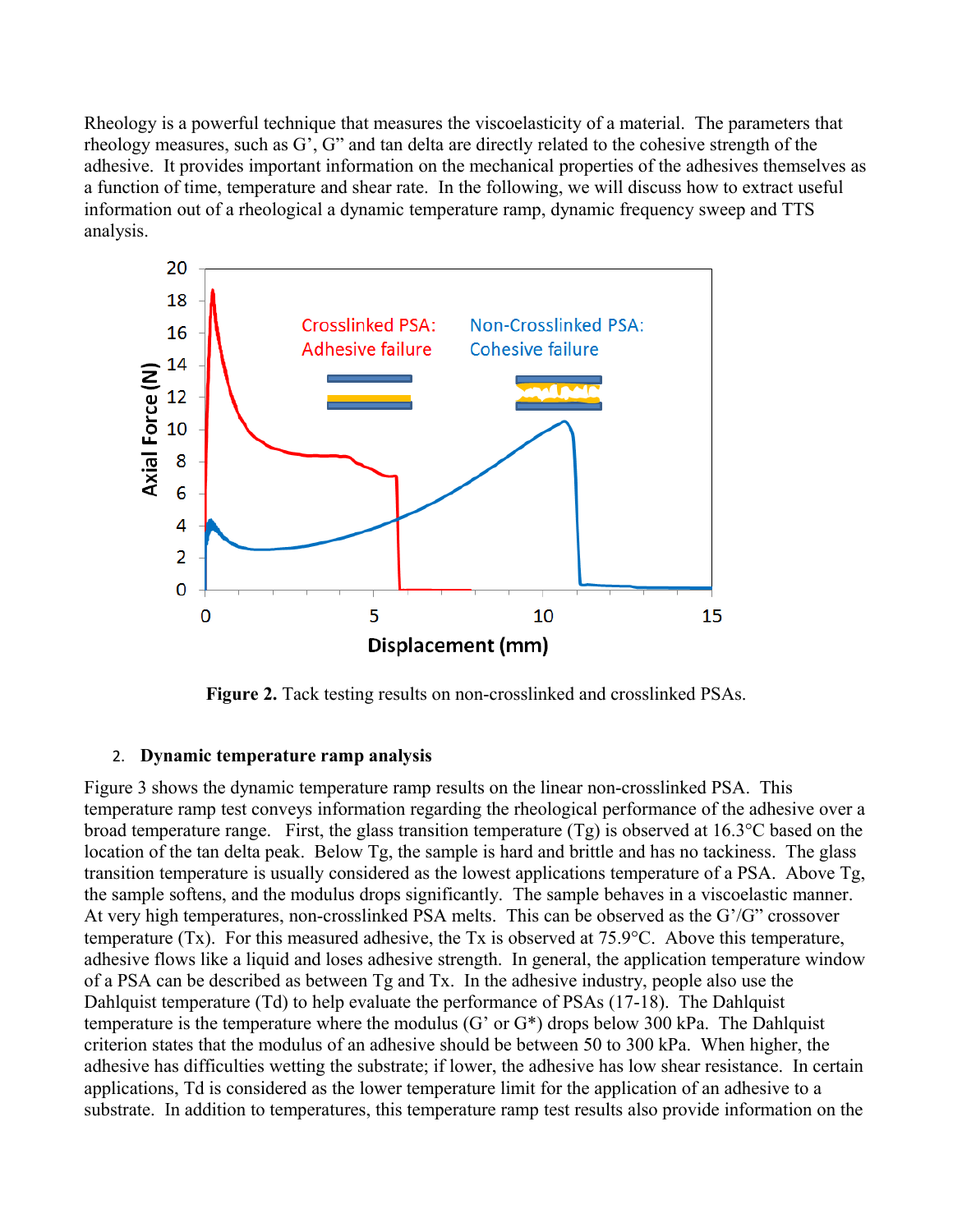modulus of adhesive. The rubbery plateau modulus (G' or G\*) is also commonly used to evaluate the cohesive strength of an adhesive.



**Figure 3.** Dynamic temperature ramp of non-crosslinked PSA

As can be seen form the above discussion, a dynamic temperature ramp analysis provides important information about the applications temperature window and the viscoelastic performance of an adhesive. However, during a temperature ramp test, the physical properties of the sample undergo huge changes from high stiffness solid to low viscosity liquid. Figure 3 shows that the modulus (G') of the sample drops over 7 decades from -30°C up to 100°C, which creates challenges to the experimental design. Figures 4 shows the strain sweep results performed at different temperatures. At temperatures below Tg (e.g. -30°C), the adhesive shows high modulus and a short linear viscoelastic region (LVR). At strain above 1%, the measurement reached the instrument torque maximum. However, at higher temperatures when the adhesive was in the molten state (e.g.  $>50^{\circ}$ C), a higher strain (e.g. 5-10%) is preferred in order to obtain better measurement signals. A good design for this type of test should allow the auto changing of strain during the temperature ramp experiment. The TA Instruments DHR rheometer provides 2 methods for altering the strain during temperature ramp tests. One method is called "Auto-strain", which is under "Conditioning" – "Options" in TRIOS control software. This method is generic and can be applied on both the DHR and ARES G2 rheometers. The second approach is "non-iterative sampling", which is applicable when using the controlled stress (DHR or AR) rheometers (Table 1). Both methods require the operator to select a reasonable torque window during a test. Figure 5 shows an example of how strain changes in response to the measured oscillation torque. In this measurement, a minimum test torque was programmed at  $2 \mu Nm$ . The initial measurement strain was set at 0.05%, which was within the linear region of the sample below Tg. At higher temperatures, when the sample passed its Tg and became soft, the torque at 0.05% strain was reduced significantly. When the measured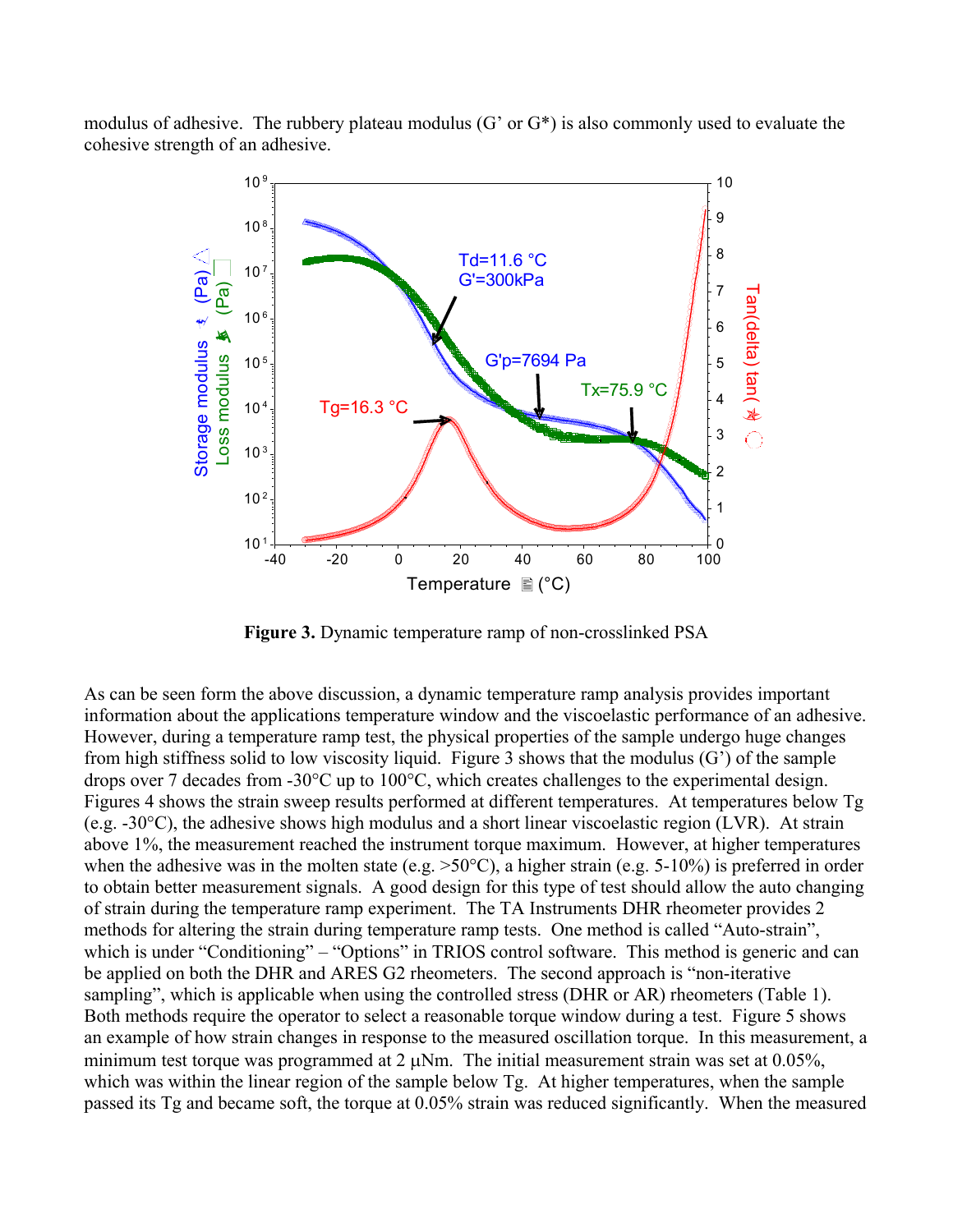torque dropped below  $2 \mu Nm$ , the rheometer automatically switched to torque control to maintain the minimum torque at  $2 \mu Nm$ . In this case, strain was increased, but still remained within the linear region of the material at the measurement temperature.



**Figure 4**. Dynamic strain sweeps of non-crosslinked PSA at different temperatures

| Auto strain adjustment |                                     | <b>Controlled Strain Advanced</b><br>$\left( \right)$ |     |                         |
|------------------------|-------------------------------------|-------------------------------------------------------|-----|-------------------------|
| Mode                   | Enabled<br>$\overline{\phantom{a}}$ | Controlled strain type                                |     |                         |
| Strain adjust          | 30.0<br>℀                           | Non-iterative sampling<br>▼                           |     |                         |
| Displacement           | t % Strain<br>Strain                | Initial stress                                        |     |                         |
| Minimum % strain       | 0.01<br>X.                          | Torque                                                | 2.0 | $\mu$ N.m $\rightarrow$ |
| Maximum % strain       | 1.0<br>X                            |                                                       |     |                         |
| ◎ Torque ◎ Stress      |                                     | Lower torque limit                                    | 2.0 | uN.m                    |
| Minimum torque         | 2.0<br>uN.m                         | Number of tries                                       | 4   |                         |
| Maximum torque         | 100.0<br>$\mu$ N.m                  | Initial tolerance                                     | 0.5 | X                       |
|                        |                                     | Store all tries as data points                        |     |                         |
|                        |                                     |                                                       |     |                         |

**Table 1**. Example setups of "auto-strain" and "non-iterative sampling"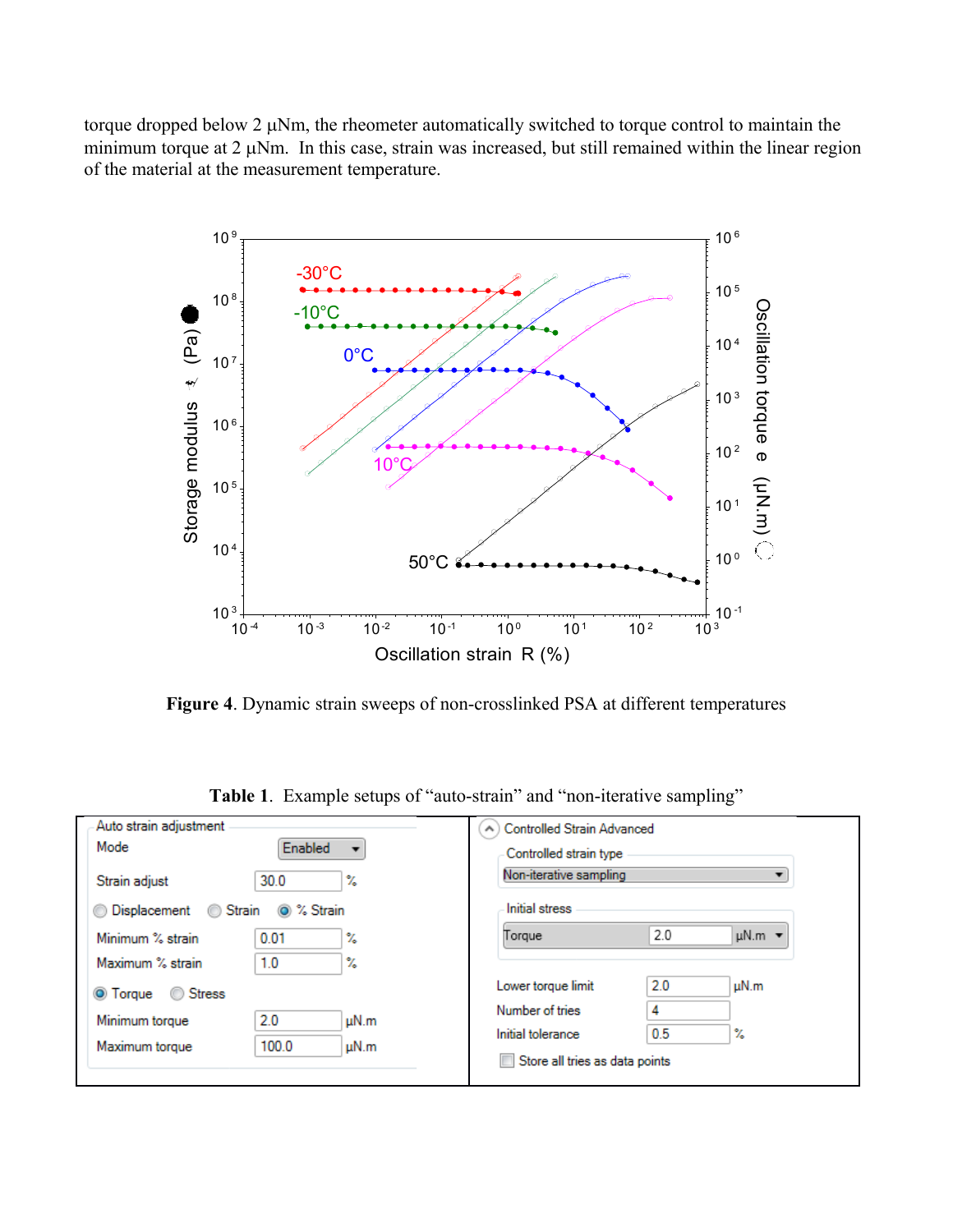

**Figure 5.** Demonstration of strain changes in response to measurement torque in a temperature ramp test



**Figure 6.** Temperature ramp results of a non-crosslinked and a crosslinked PSA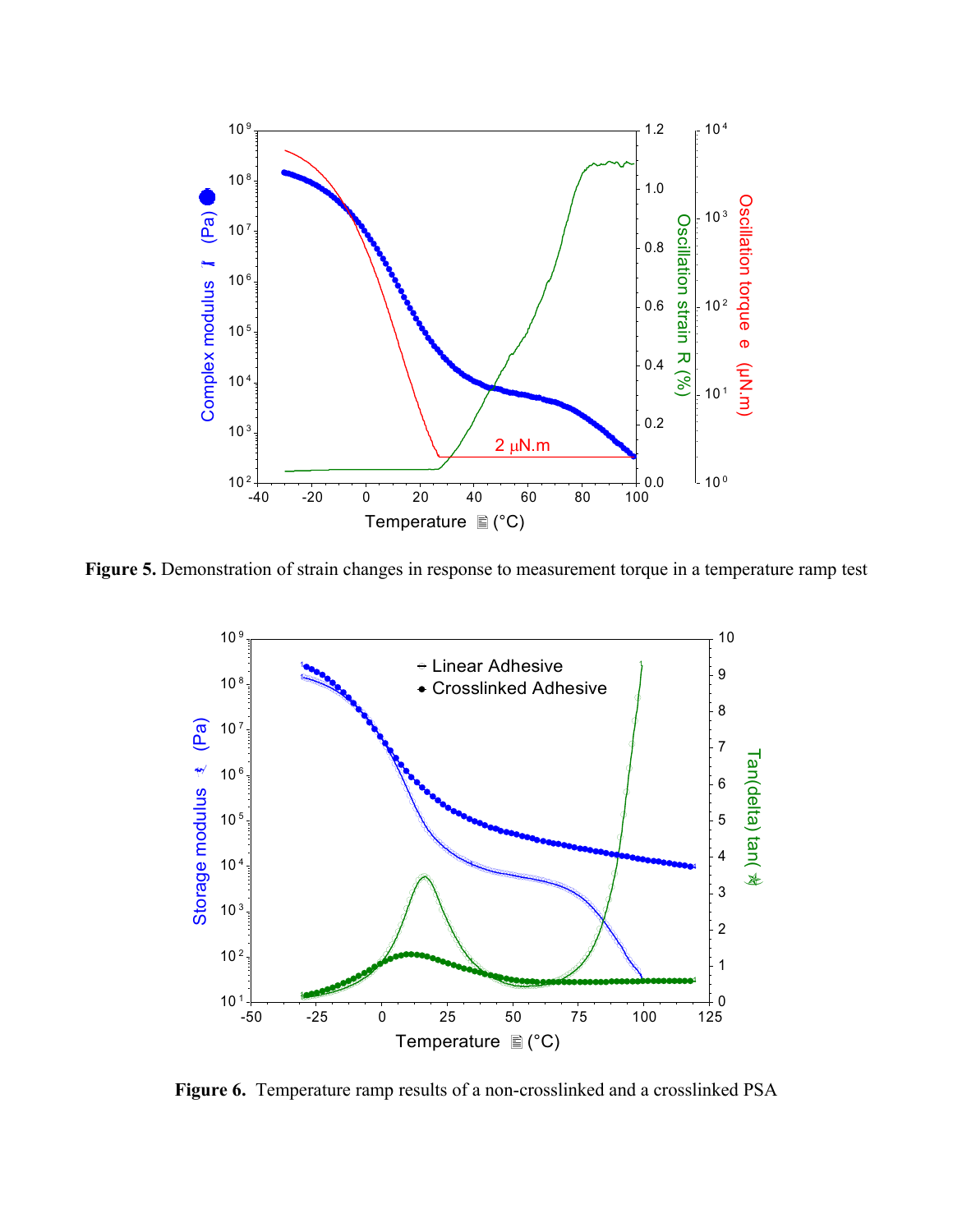During a temperature ramp test, both sample and the testing fixture will undergo thermal expansion and/or shrinkage. A good experimental design should find ways to actively adjust and release this axial force due to thermal expansion. On a DHR rheometer, this axial force control feature is under "Conditioning" – "Options". When testing a non-crosslinked PSA, it is recommended to control this axial force at around zero (e.g.  $0 +/- 0.1$ N). For testing crosslinked PSA, depending on its rubbery plateau modulus, it may be beneficial to apply a slight positive force to ensure good contact between plates and sample and also to avoid slipping during test. Figure 6 shows the comparison temperature ramp results of a non-crosslinked and a crosslinked PSA. With the introduction of a crosslinking network, the adhesive shows much higher cohesion strength (i.e. higher modulus within rubbery plateau region). Its applicable temperature window can also be significantly extended.

### 3. **Time-temperature superposition (TTS) and rheology transformations**

Dynamic rheological measurements provide good correlation to the cohesive strength of PSAs. The modulus (G' and G") measured under different frequencies is directly related to the tack and peel performance. Since frequency is inverse of time, G' measured from the mid to low frequencies at the applications temperature is related to the tack cohesive strength and shear resistance. G' measured at high frequencies is related to the peel strength. According to the Cox-Merz rule, the dynamic complex viscosity versus frequency can be transformed to shear viscosity versus shear rate. Figure 7 shows a frequency sweep example of the non-crosslinked PSA at 30°C, and figure 8 shows the result of this frequency sweep after Cox-Merz transformation.



**Figure 7.** Frequency sweep of non-crosslinked PSA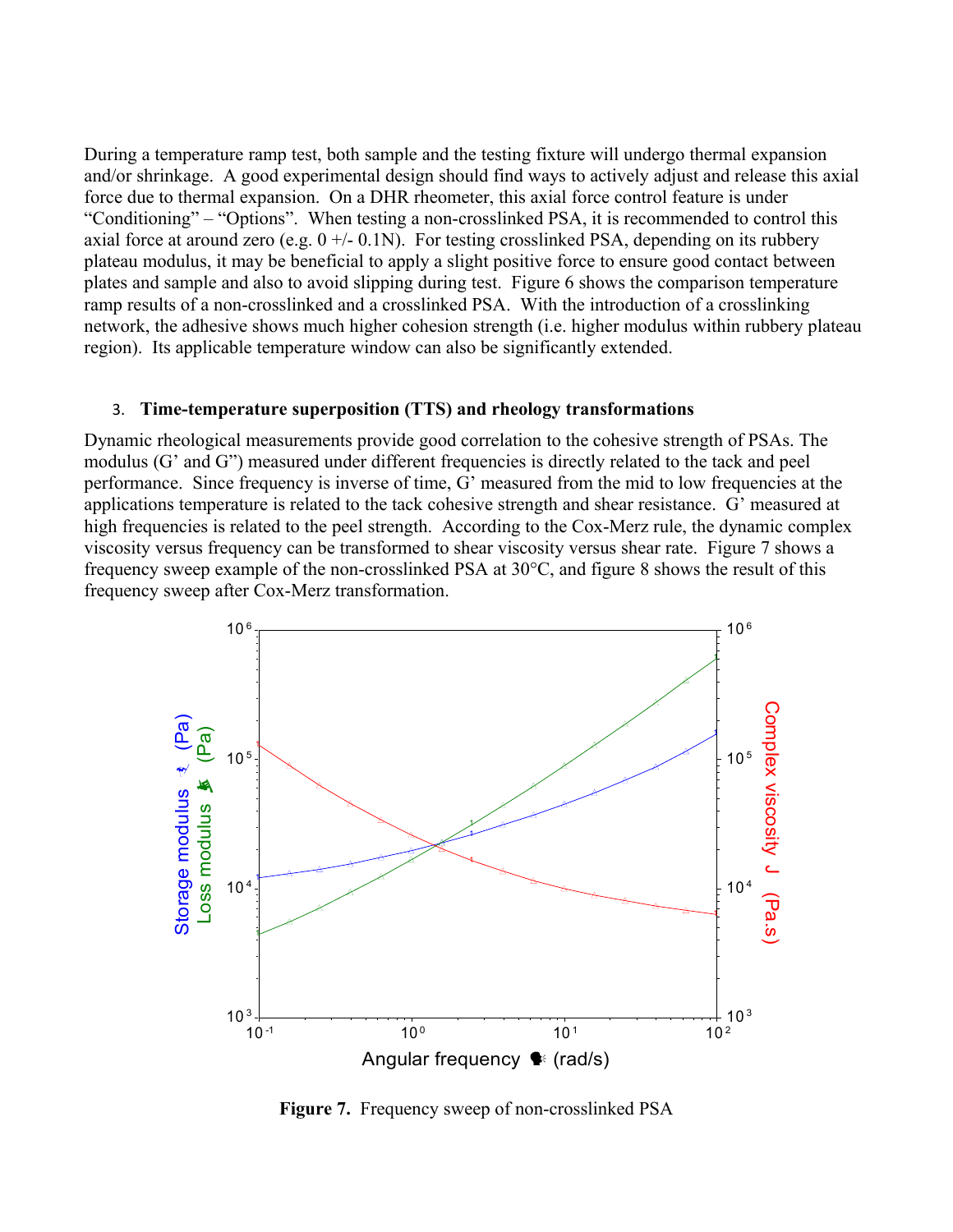

**Figure 8.** The Cox-Merz transformation result from figure 7

However, the maximum frequency a rotational rheometer can reach in a single test is 628 rad/s, which may not be high enough to mimic certain high shear situations. Also, the low frequency data may require days or years to collect, which makes the measurement practically impossible. In this case, a Time-Temperature Superposition (TTS) technique can be explored to extend the frequency range. TTS is an empirical theory, which is based on the observation that for a thermo-rheologically simple material, its viscoelastic properties generated at different temperatures are equivalent to the properties measured over a broad time or frequency scale. The data measured under low temperatures can be shifted to high frequencies or short times; the data measured under high temperatures can be shifted to low frequencies or longer times. Figure 9 shows the TTS master curves generated on the non-crosslinked and crosslinked PSAs. The reference temperature selected in each test was 20°C. Comparatively, a good PSA should have lower modulus at higher frequencies (high shear) so that it is easy to peel; and higher modulus at lower frequencies (long time) so it will show good resistance to creep or cold flow.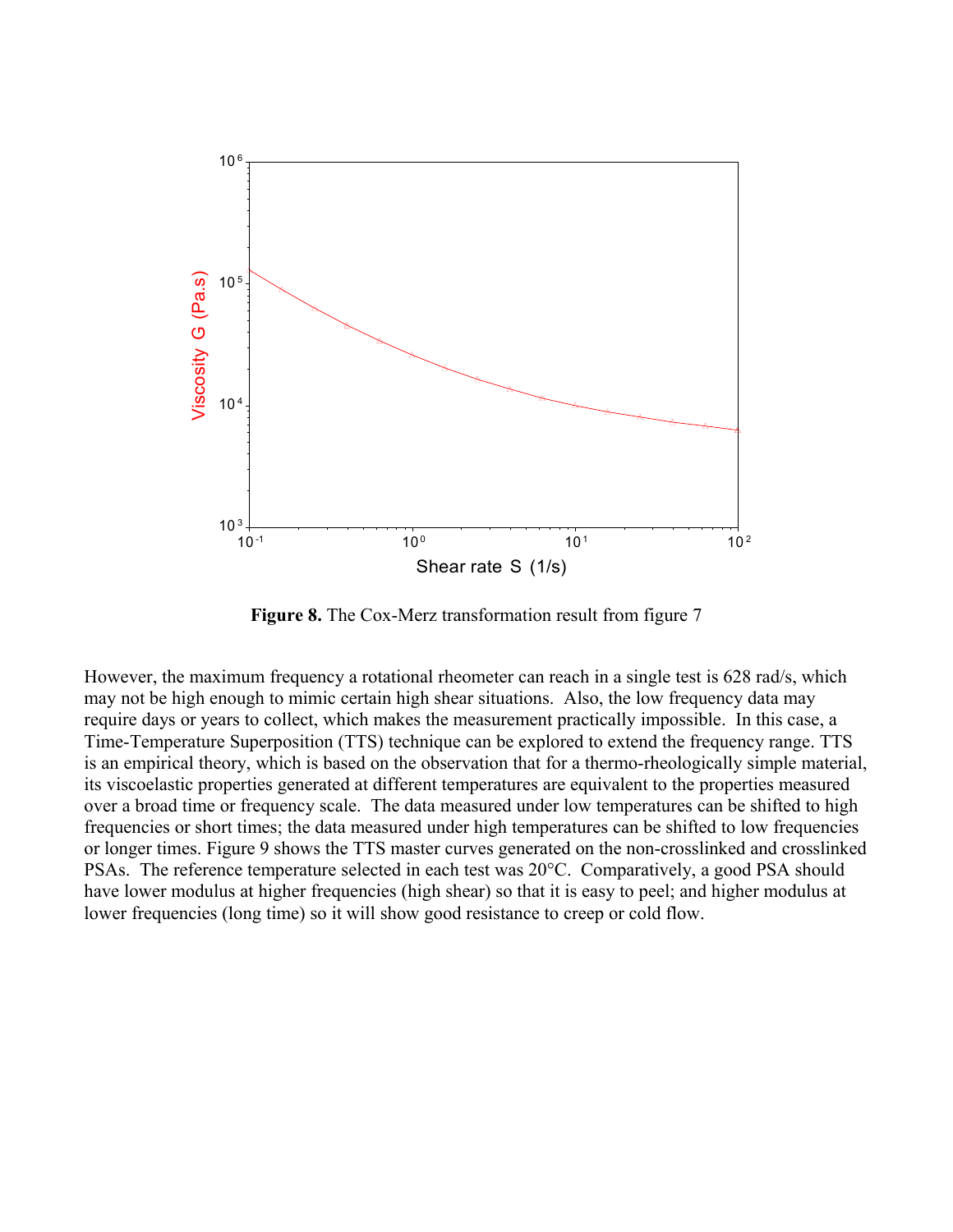

**Figure 9.** Time-Temperature Superposition master curves using 20°C as reference temperature

Another important performance evaluation of PSA is to monitor the ability to resist cold flow under load. A transient creep test is commonly used for this analysis. If one wants to make long-term predictions regarding the behavior of a PSA, the creep TTS technique can be explored. Creep tests collected at higher temperatures can be shifted to long time scales (13). However, if the cold flow behavior is investigated within the linear viscoelastic region of the material, then the dynamic oscillation data can be interconverted with transient data through relaxation spectrum calculations. In this case, additional creep TTS analysis is not necessary. Figure 10 shows the creep curves of the noncrosslinked and crosslinked PSAs, which were converted directly from the dynamic TTS master curves shown in figure 9. The dynamic data was first transformed into a relaxation spectrum, and then converted a retardation spectrum. From there, it can be further transformed to creep. The creep results in figure 10 show that the non-crosslinked adhesive has significant creep over time, thus displays poor resistance to cold flow.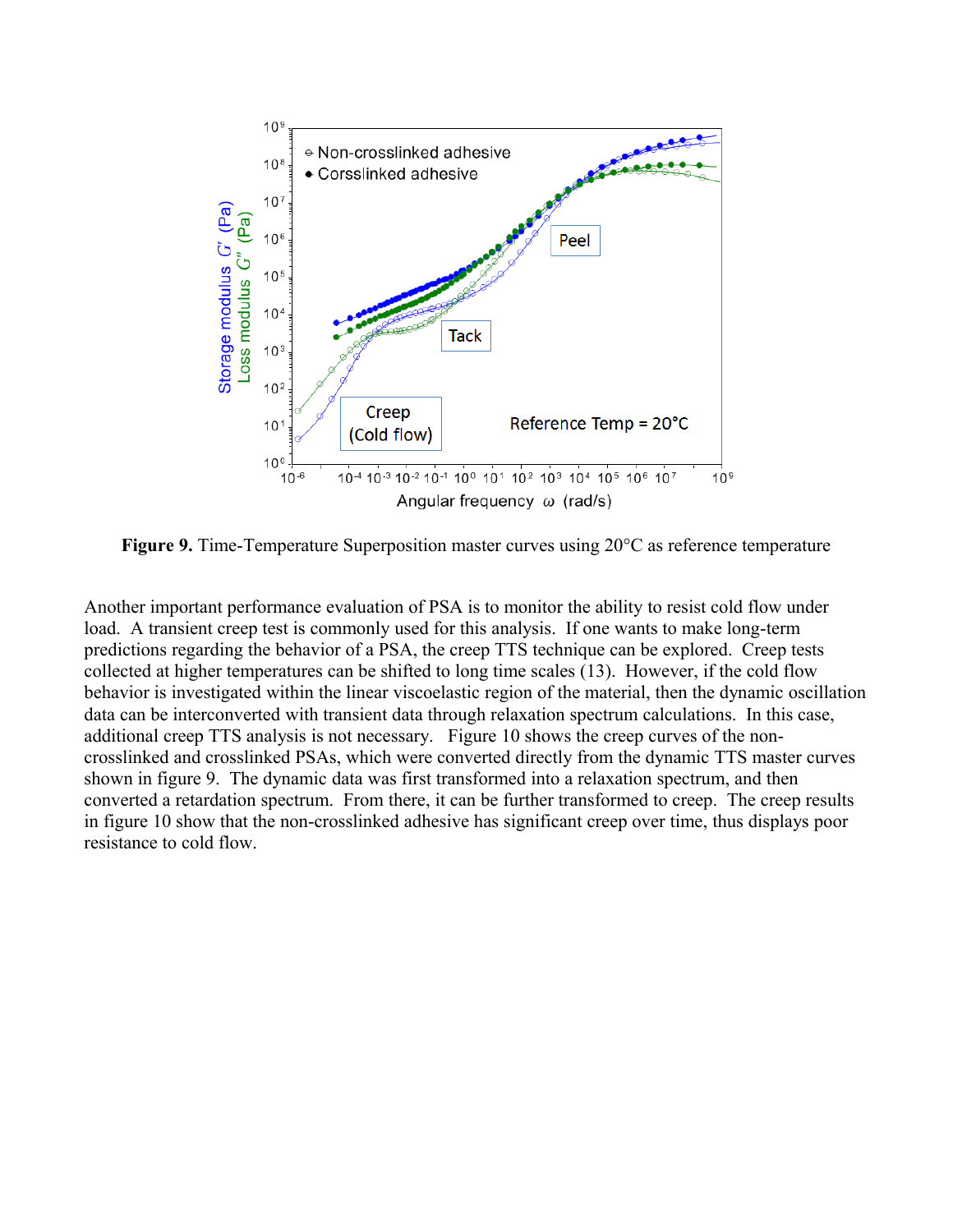

**Figure 10.** Creep curves transformed from dynamic testing

### **Conclusion**

With appropriate method development, rheological measurements can provide useful information for processing, product development, and applications of pressure sensitive adhesives. Practical parameters, such as application temperature, flow, tack and peel, cohesive strength and shear resistance, can be directly obtained from rheological measurement results. In a dynamic temperature ramp test, the glass transition temperature (Tg), melt temperature (for linear non-crosslinked PSA), modulus, and Dahlquist criterion can be determined. The results of TTS measurements provide direct information on a PSA's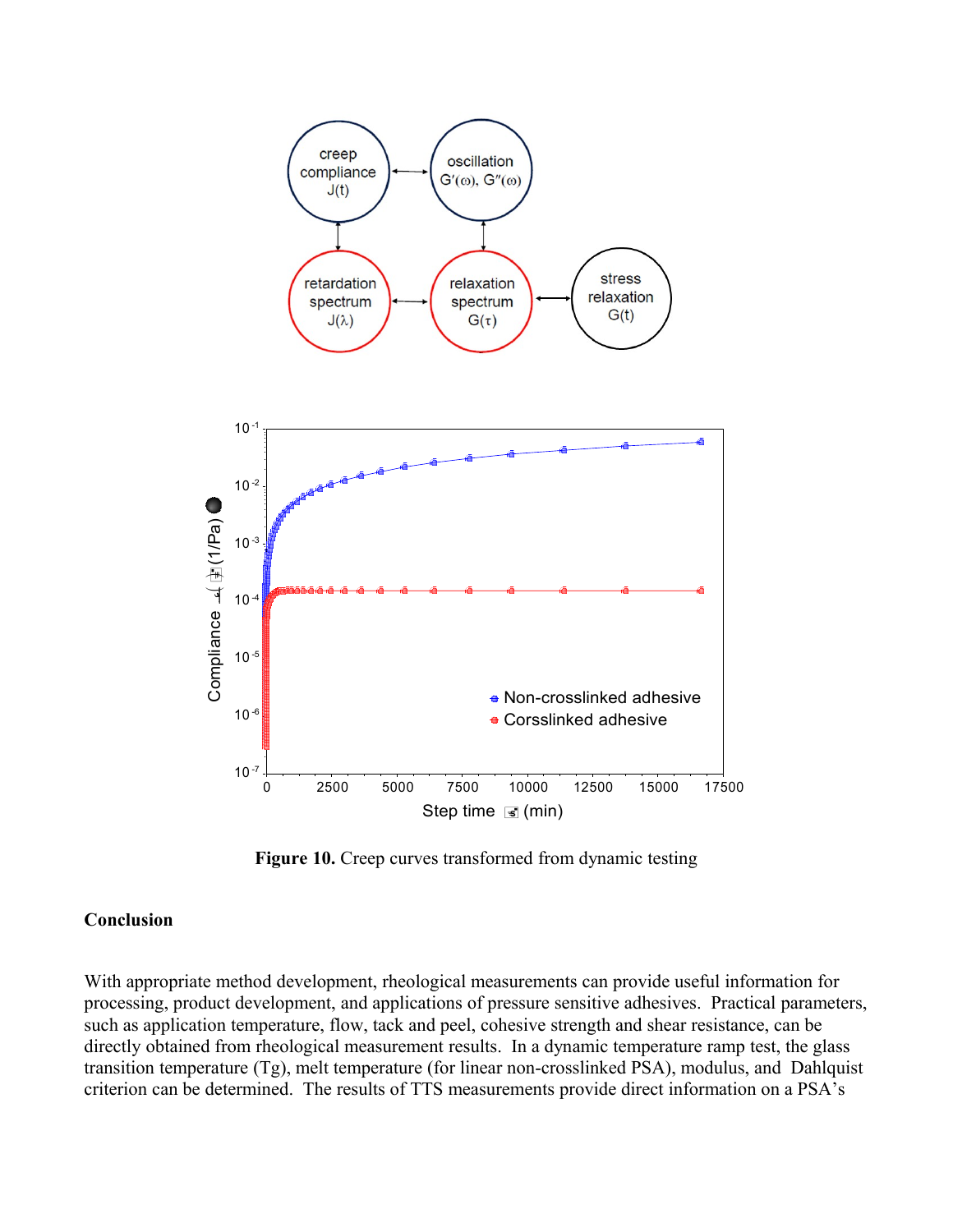tack and peel performance and cohesive strength over a wide shear range and time scale. Rheological interconversion is a powerful technique that converts rheological data between dynamic and transient modes within a material's linear viscoelasticity region.

# **References**

- 1. Dahlquist, C. A. (1969), "Treatise on Adhesion and Adhesives," Patrick, R. L., ed. Marcel Dekker, New York, pp. 244.
- 2. Ewins, E.E.J., D. J. St. Clair, J. R. Erickson, and W. H. Korcz, (1989), "The Handbook of Pressure-Sensitive Adhesive Technology," 2nd ed., Satas, D. Ed., Van Nostrand Reinhold*,* New York, pp. 317.
- 3. Benedek, I., and L. J. Heymans, (1997), "Pressure-Sensitive Adhesive Technology," Marcel Dekker, New York.
- 4. Creton, C., (1997), "Materials Science and Technology," Meijer, H. J., Ed., VCH: Weinherim, Vol 18, pp. 708.
- 5. Franck, A. J., (2005), "Characterizing PSAs by Rheology," *Adhesives & Sealants Industry*, pp. 42-44.
- 6. Krieger, I., L-H Lee, Lieng Huang, (1991), "Flow Properties of Adhesives," *Adhesive Bonding,* Plenum Publishing, pp. 31-45.
- 7. O'Connor, A. E., and C. W. Macosko, (2002), "Melt versus Solvent Coating: Structure and Properties of Block-Copolymer-Based Pressure-Sensitive Adhesives", *J of Applied Polymer Science*, Wiley Periodicals, Vol. 86, pp. 3355-3367.
- 8. Aubrey, D. W., G. N. Welding, and T. Wong, (2003) " Failure mechanisms in peeling of pressure-sensitive adhesive tape," *Journal of Applied Polymer Science*, 13, 10 pp. 2193-2207.
- 9. Crosby, Alfred J., and Kenneth R. Shull, (2000), "Adhesive failure analysis of pressure-sensitive adhesives." *Journal of Polymer Science Part B: Polymer Physics*, 37, 24, pp. 3455-3472.
- 10. Toyama, M., T. Ito, and H. Moriguchi, (1970), "Studies on Tack of Pressure-Sensitive Adhesive Tapes," *Journal. of Applied Polymer Science*, 14, 8, pp. 2039-2048
- 11. Toyama, Mitsuo, et al. (1973), "Studies on Tack of Pressure-Sentisive Adhesive tapes: On the Relationship Between Pressure-Sensitive Adhesion and Surface Energy of Adherents", *Journal of Applied Polymer Science,* 17, 11, pp. 3495-3502
- 12. Mizumachi, Hiroshi, (1985), "Theory of Tack of Pressure Sensitive Adhesive, I.", Journal of Applied Polymer Science 30, 6, pp. 2675-2686.
- 13. Rajaram, B., and G. Kamykowski, (2013), "Rheological Characterization of Pressure Sensitive Adhesive Performance," *PSTC Conference*. PETC Tech 36
- 14. Horst, R. H., (2012), "Rheological Analysis for Development and Quality Assurance of Pressure Sensitive Adhesives," *PSTC Conference*. PSTC Tech 35.